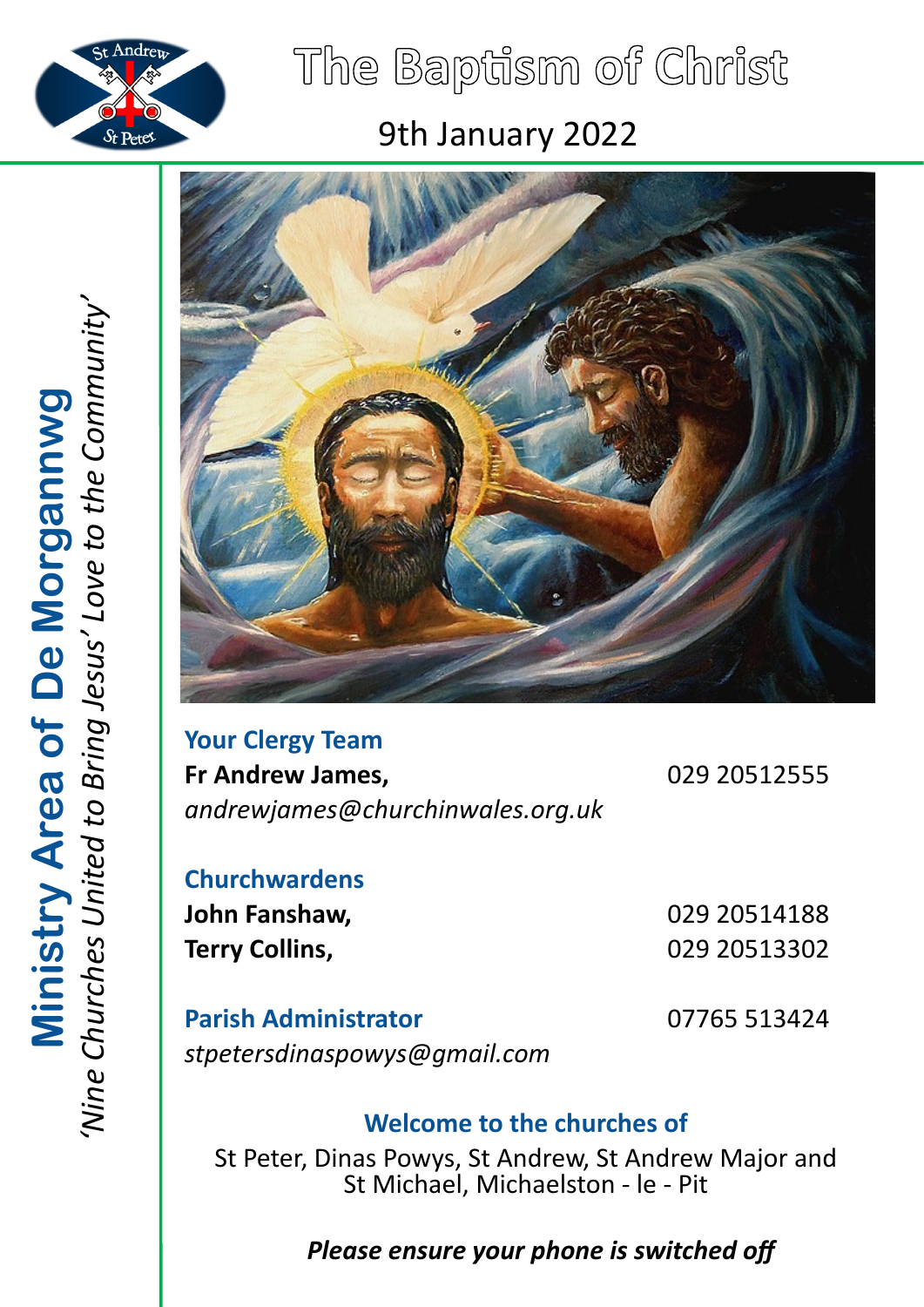#### **Collect**

Eternal Father, who at the baptism of Jesus revealed him to be your Son, anointing him with the Holy Spirit: grant that we who are born again by water and the Spirit may rejoice to be called your children; through Jesus Christ your Son our Lord, who is alive and reigns with you, in the unity of the Holy Spirit, one God, now and for ever.

#### **Amen**



## **A reading from Isaiah 43. 1-7**

But now thus says the LORD, he who created you, O Jacob, he who formed you, O Israel: Do not fear, for I have redeemed you; I have called you by name, you are mine. When you pass through the waters, I will be with you; and through the rivers, they shall not overwhelm you; when you walk through fire you shall not be burned, and the flame shall not consume you. For I am the LORD your God, the Holy One of Israel, your Saviour. I give Egypt as your ransom, Ethiopia and Seba in exchange for you. Because you are precious in my sight, and honoured, and I love you, I give people in return for you, nations in exchange for your life. Do not fear, for I am with you; I will bring your offspring from the east, and from the west I will gather you; I will say to the north, 'Give them up', and to the south, 'Do not withhold; bring my sons from far away and my daughters from the end of the earth - everyone who is called by my name, whom I created for my glory, whom I formed and made.'

*This is the word of the Lord R* **Thanks be to God**



## **A reading from Acts 8. 14-17**

Now when the apostles at Jerusalem heard that Samaria had accepted the word of God, they sent Peter and John to them. The two went down and prayed for them that they might receive the Holy Spirit (for as yet the Spirit had not come upon any of them; they had only been baptized in the name of the Lord Jesus).Then Peter and John laid their hands on them, and they received the Holy Spirit.

*This is the word of the Lord R* **Thanks be to God**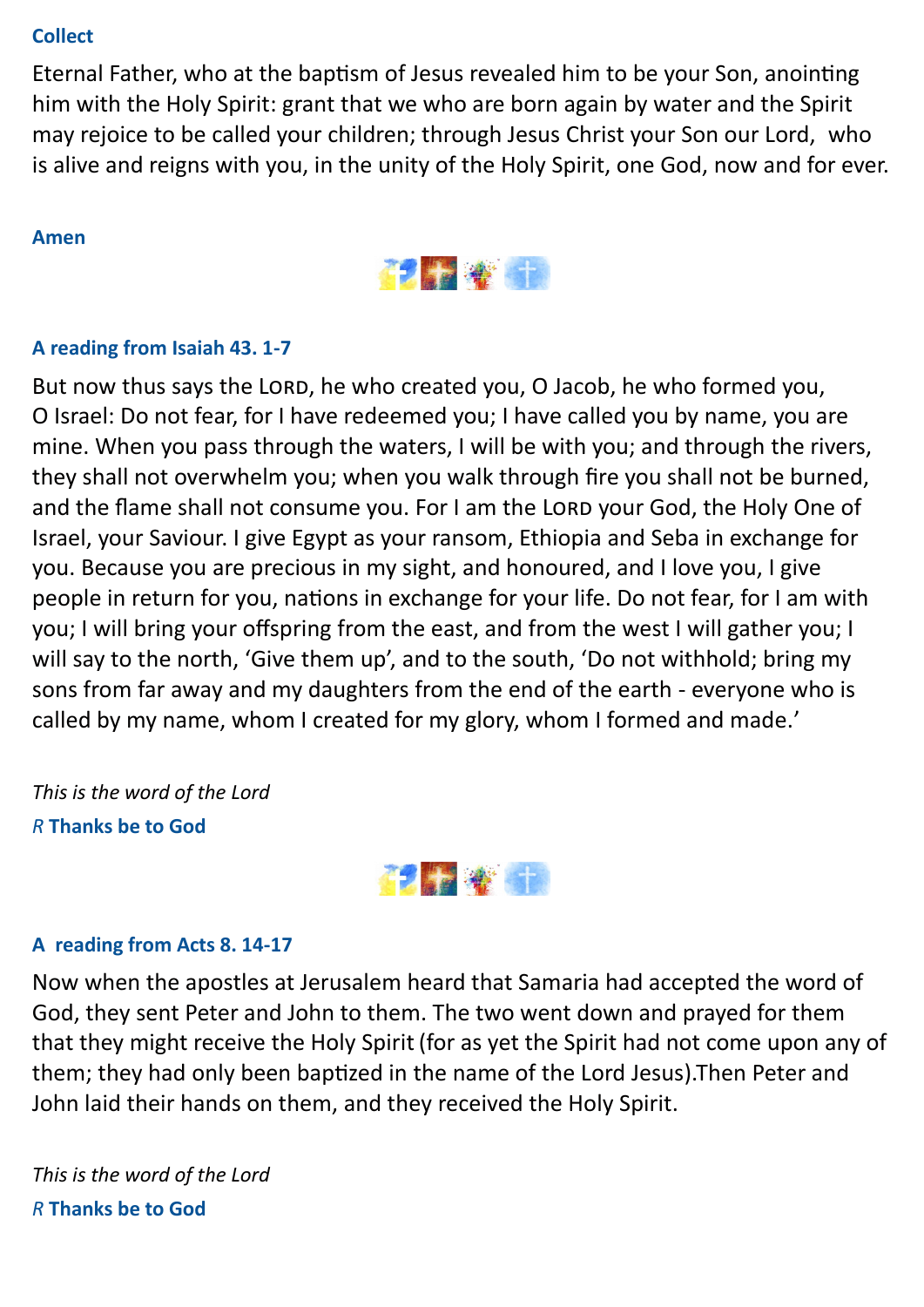## **The Gospel**

## **Listen to the Gospel of Christ according to Luke 3. 15-17, 21-22** *R* **Glory to you, O Lord**

As the people were filled with expectation, and all were questioning in their hearts concerning John, whether he might be the Messiah, John answered all of them by saying, 'I baptize you with water; but one who is more powerful than I is coming; I am not worthy to untie the thong of his sandals. He will baptize you with the Holy Spirit and fire. His winnowing-fork is in his hand, to clear his threshing-floor and to gather the wheat into his granary; but the chaff he will burn with unquenchable fire.'

Now when all the people were baptized, and when Jesus also had been baptized and was praying, the heaven was opened, and the Holy Spirit descended upon him in bodily form like a dove. And a voice came from heaven, 'You are my Son, the Beloved; with you I am well pleased.'

*This is the Gospel of the Lord R* **Praise be to thee O Christ**



#### **Post Communion Prayer**

Refreshed by these holy gifts, Lord God, we seek your mercy: that by listening faithfully to your only Son, and being obedient to the prompting of the Spirit, we may be your children in name and in truth through Jesus Christ our Lord.

**Amen**